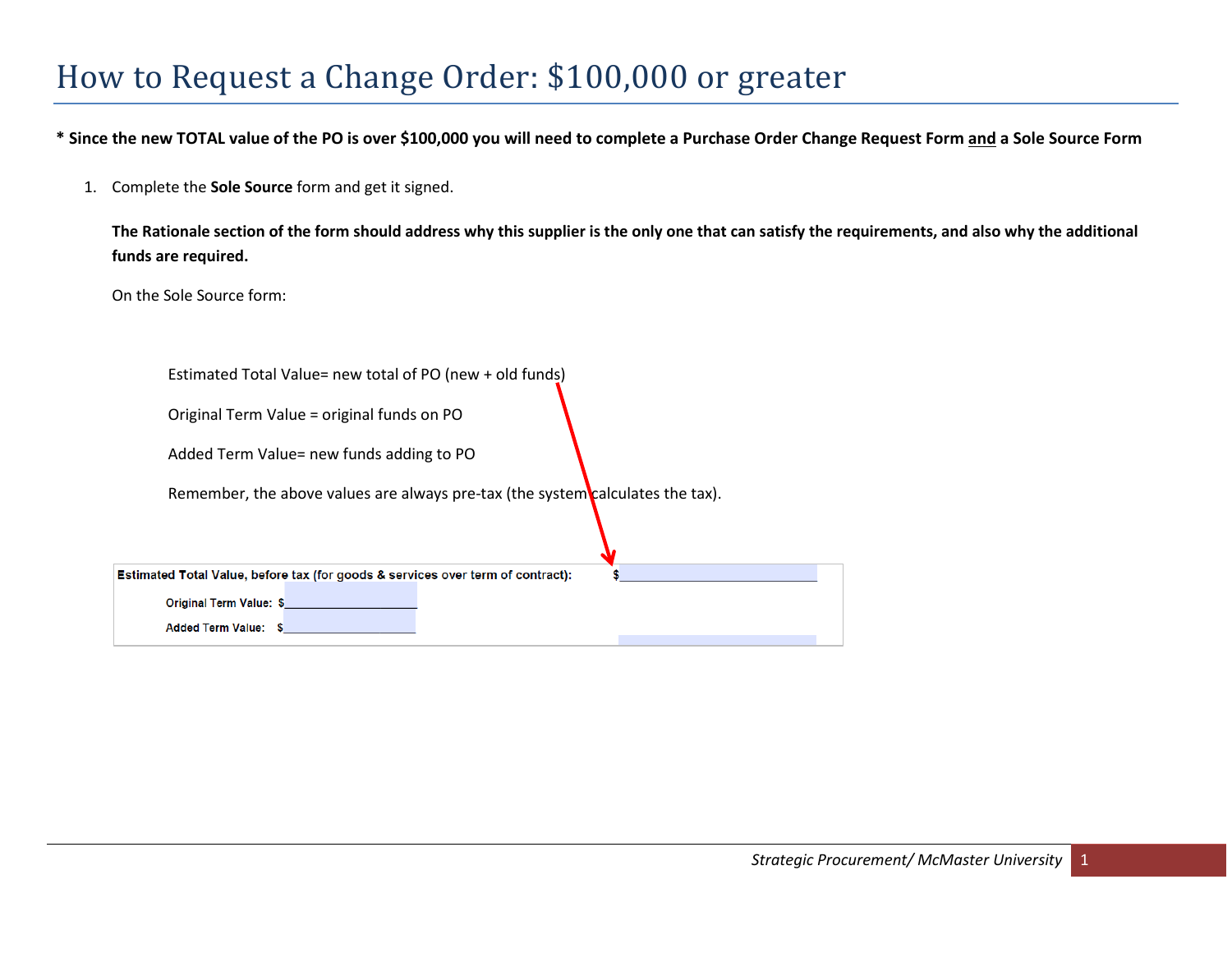- 2. Login to MOSAIC
- 3. Select the NavBar Icon at the top of the screen

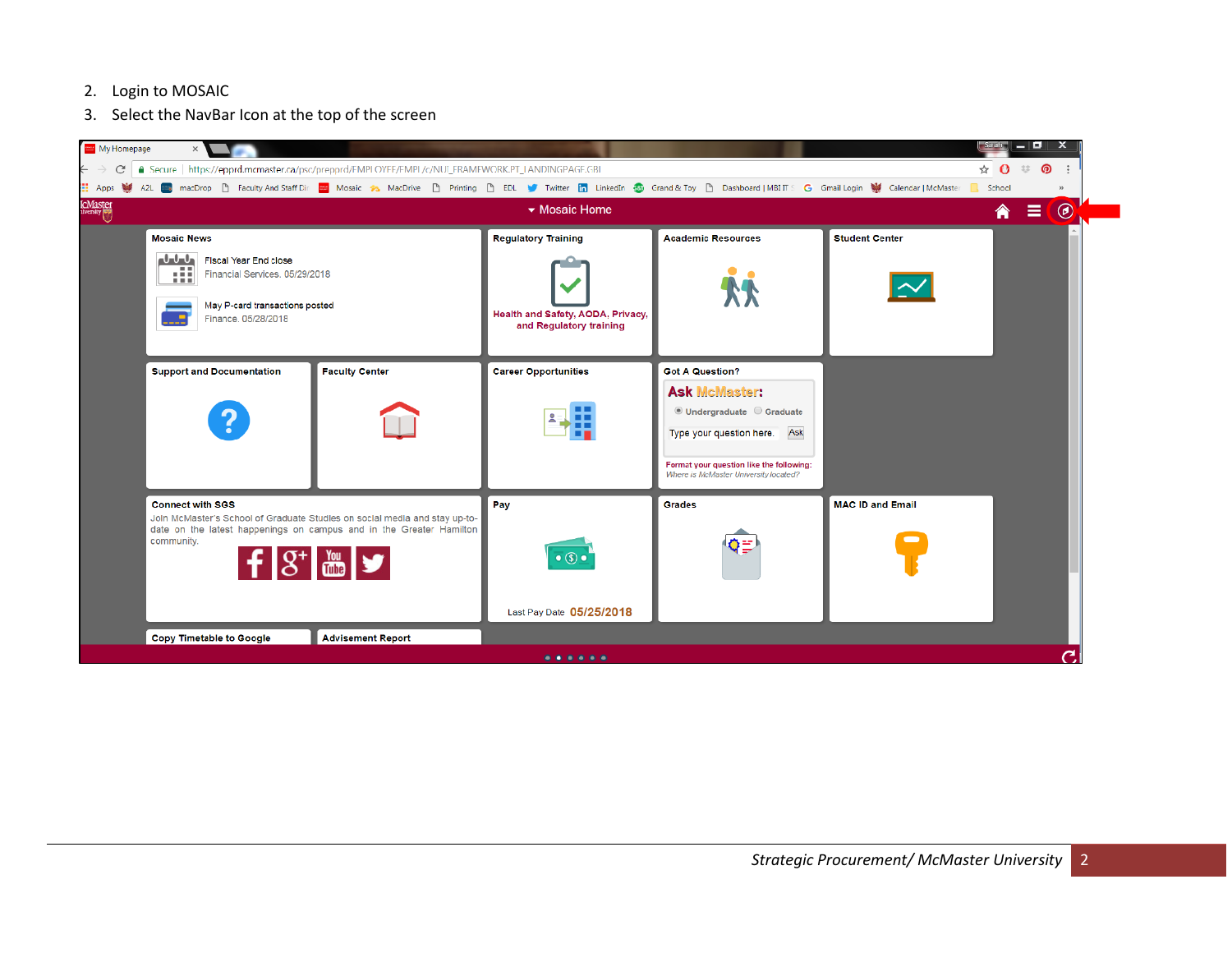## 4. Select '**Navigator**', then '**Finance**'

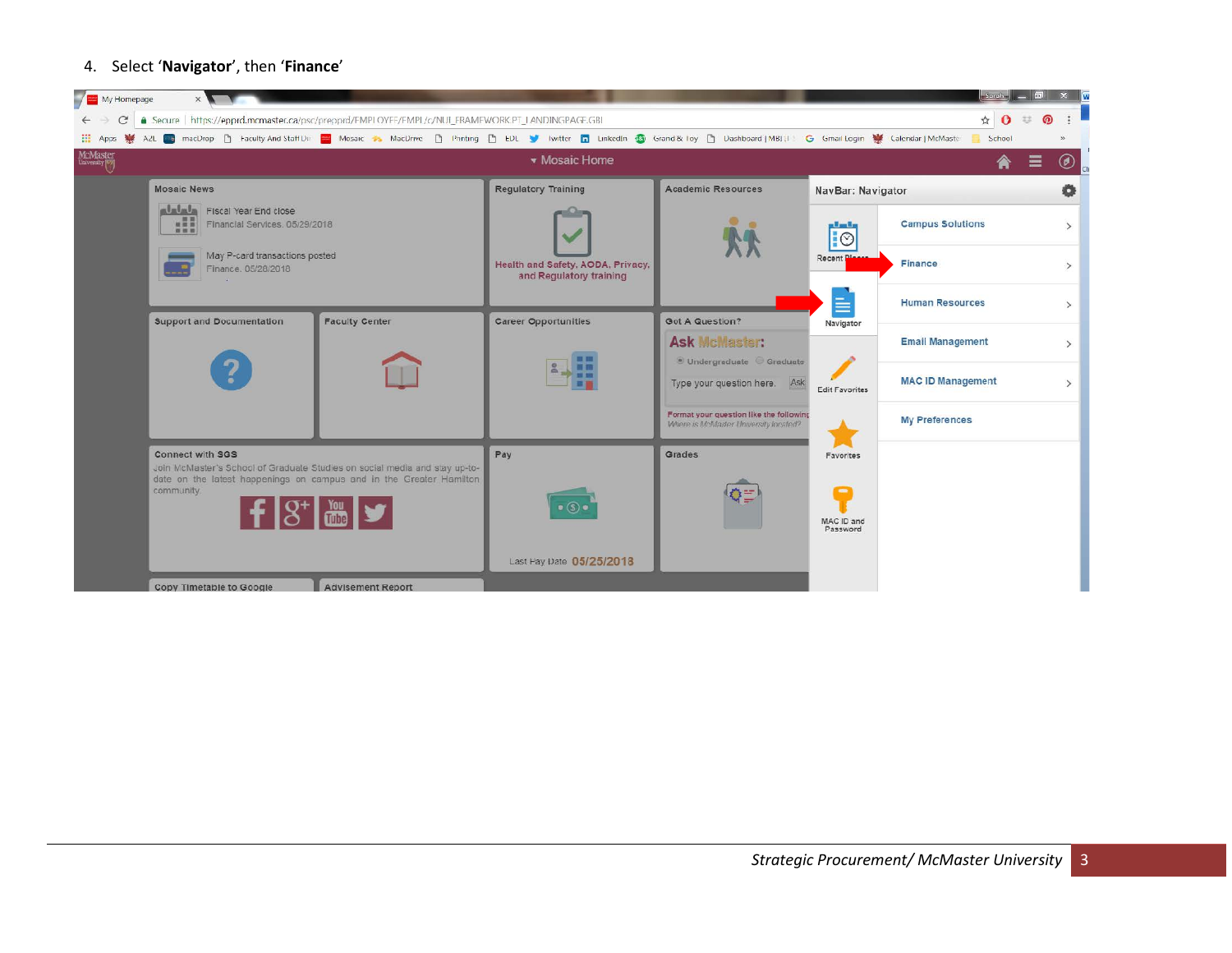- 5. Start a Change Request, by selecting:
	- a. Purchasing
	- b. Purchase Order
	- c. Purchase Order Change Request (bottom)





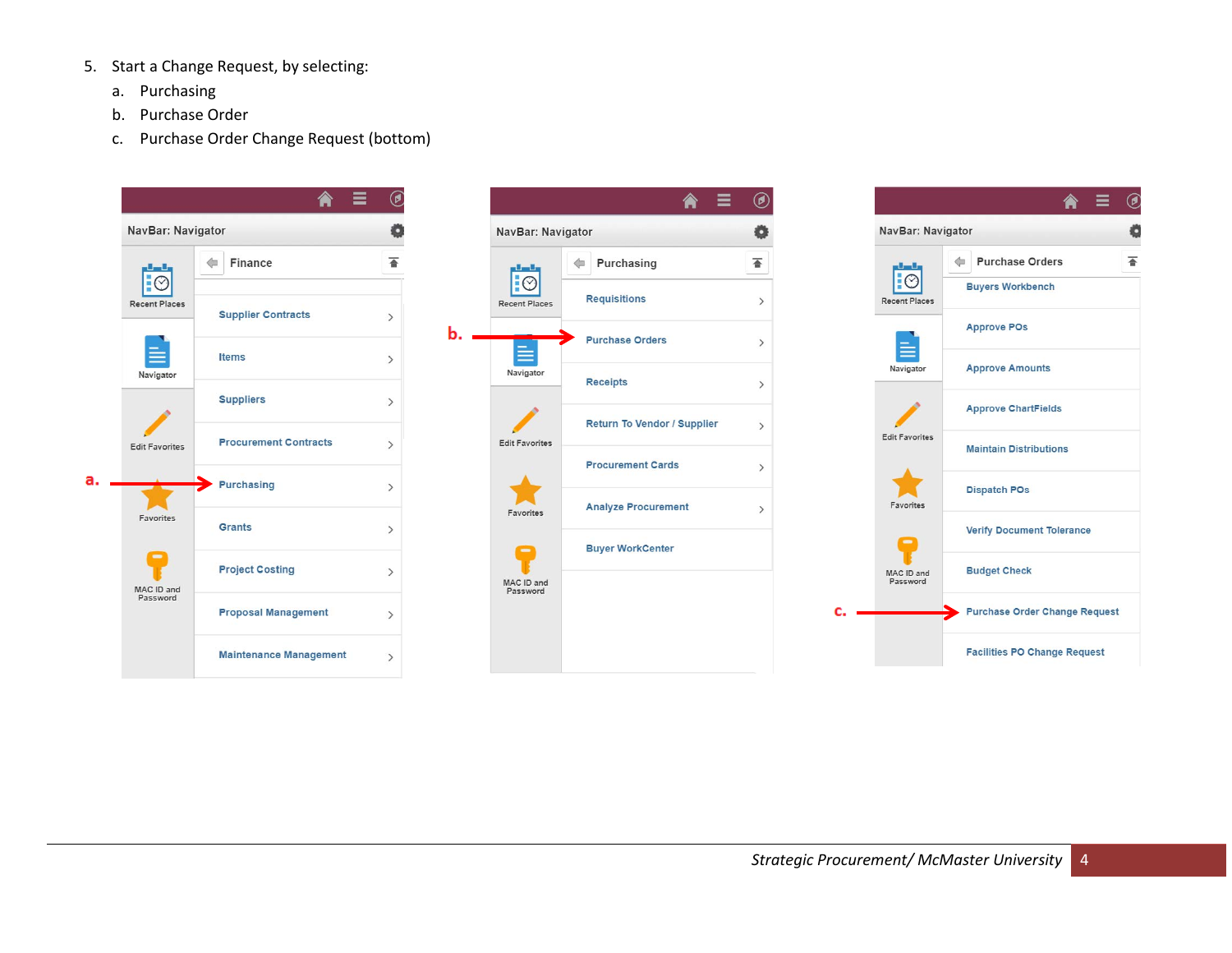## 6. Select **'Add a New Value'**

This will bring you to the Change Request form.

| <b>Search/Fill a Form</b><br><b>Find an Existing Value</b> |                         | Enter any information you have and click Search. Leave fields blank for a list of all values.<br>Add a New Value |   |
|------------------------------------------------------------|-------------------------|------------------------------------------------------------------------------------------------------------------|---|
|                                                            |                         |                                                                                                                  |   |
| Search Criteria                                            |                         |                                                                                                                  |   |
|                                                            |                         |                                                                                                                  |   |
|                                                            | $\overline{\mathbf{v}}$ |                                                                                                                  |   |
| Sequence Number =                                          |                         |                                                                                                                  |   |
| Subject begins with ▼                                      |                         |                                                                                                                  |   |
| Document Key String begins with ▼                          |                         |                                                                                                                  |   |
| $Priority =$                                               | ▼                       |                                                                                                                  | ▼ |
| Due Date $=$                                               | $\overline{\mathbf{v}}$ | $\overline{\mathbf{B}}$                                                                                          |   |
| Approval Status =                                          | ▼                       |                                                                                                                  | ▼ |
| <b>Case Sensitive</b>                                      |                         |                                                                                                                  |   |
|                                                            |                         |                                                                                                                  |   |
|                                                            |                         |                                                                                                                  |   |
|                                                            |                         |                                                                                                                  |   |
| Search<br>Clear                                            |                         | Basic Search & Save Search Criteria                                                                              |   |
|                                                            |                         |                                                                                                                  |   |
|                                                            |                         |                                                                                                                  |   |
|                                                            |                         |                                                                                                                  |   |
|                                                            |                         |                                                                                                                  |   |
| Find an Existing Value   Add a New Value                   |                         |                                                                                                                  |   |
|                                                            |                         |                                                                                                                  |   |
|                                                            |                         |                                                                                                                  |   |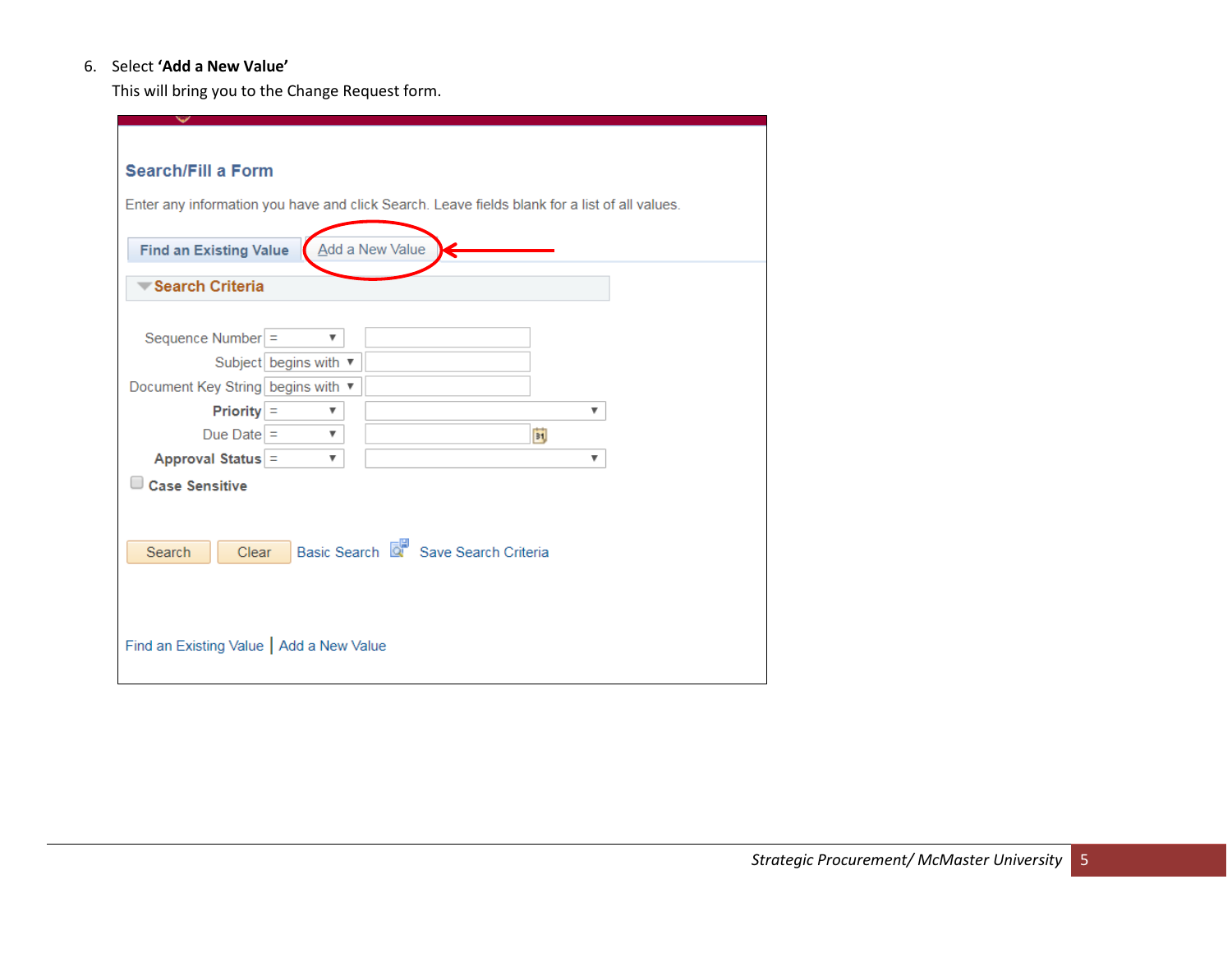- 7. Complete the Purchase Order Change Request form.
- 8. Hit **'Save'** at bottom

| <b>McMaster</b><br><b>University</b> |                                                                                                                |          | <b>Search/Fill a Form</b>            |          |          |                       | ◉ |
|--------------------------------------|----------------------------------------------------------------------------------------------------------------|----------|--------------------------------------|----------|----------|-----------------------|---|
| Form                                 |                                                                                                                |          |                                      |          |          | New Window   Help   P |   |
| Instructions                         | Attachments                                                                                                    |          |                                      |          |          |                       |   |
|                                      |                                                                                                                |          | <b>Purchase Order Change Request</b> |          |          |                       |   |
| *Subject                             |                                                                                                                |          |                                      |          |          |                       |   |
|                                      | Priority 3-Standard                                                                                            |          |                                      | Due Date | <b>B</b> |                       |   |
| <b>Status</b> Initial                |                                                                                                                |          |                                      |          |          |                       |   |
| <b>PO Header</b>                     |                                                                                                                |          |                                      |          |          |                       |   |
| <b>Field Name/Description</b>        |                                                                                                                |          |                                      |          |          |                       |   |
|                                      | PO Date <b>B</b>                                                                                               |          |                                      |          |          |                       |   |
|                                      | *Business Unit                                                                                                 | $\alpha$ |                                      |          |          |                       |   |
|                                      | $*$ PO ID and a set of $\overline{a}$                                                                          | $\alpha$ |                                      |          |          |                       |   |
|                                      | Currency Code <b>Currency Code</b>                                                                             | $\alpha$ |                                      |          |          |                       |   |
|                                      | Supplier ID and the state of the state of the state of the state of the state of the state of the state of the | $\alpha$ |                                      |          |          |                       |   |
|                                      |                                                                                                                |          |                                      |          |          |                       |   |
| <b>PO Line Details</b>               |                                                                                                                |          |                                      |          |          |                       |   |
|                                      |                                                                                                                |          |                                      |          |          |                       |   |
|                                      | <b>Item Q</b>                                                                                                  |          |                                      |          |          |                       |   |
|                                      | PO Quantity <b>Example 20</b>                                                                                  |          |                                      |          |          |                       |   |
|                                      | Units of Measure<br>Price (Per Item)                                                                           |          |                                      |          |          |                       |   |
|                                      |                                                                                                                |          |                                      |          |          |                       |   |
| More Information                     |                                                                                                                |          |                                      |          |          |                       |   |

Under PO Line Details, the Price (Per Item) list the doller value you are requesting to have added to the purchase order.

If you know the current value of the PO it is helpful to provide the following information in the More Information section of the form:

Original Term Value (original funds on PO)

+ Added Term Value (new funds adding to PO)

 = Estimated Total Value (new total of PO: new + old funds) *Remember, the above values are always pre-tax (the system calculates the tax).*